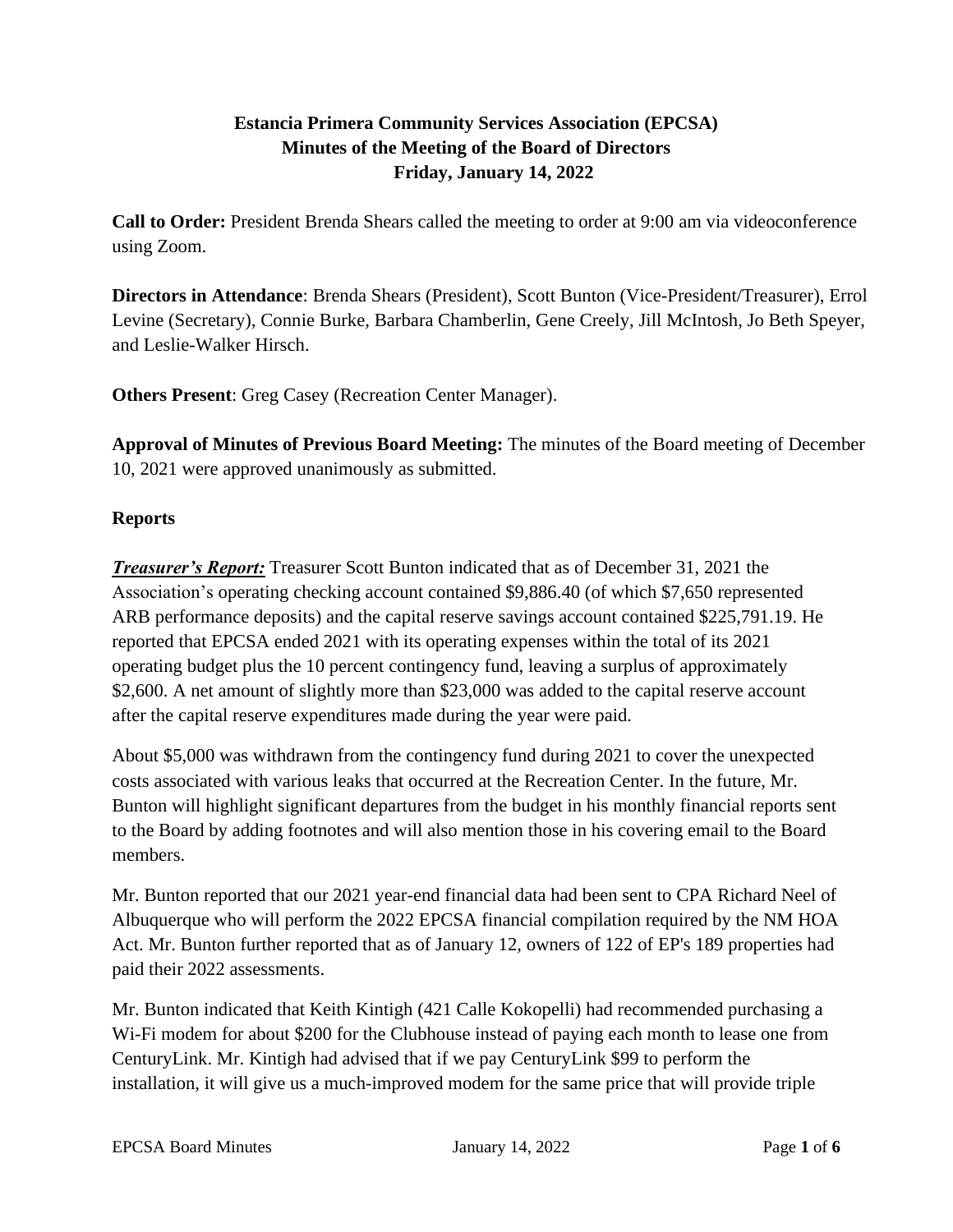the Wi-Fi speed and there would be no increase in our monthly phone bill. A motion duly made and seconded to approve a cost not to exceed \$340 including tax to purchase a CenturyLink modem and have it installed by them was passed unanimously after a discussion.

*Architectural Review Board (ARB) Report*: ARB Chair Kurt Sommer could not attend, and Secretary Errol Levine reported on his behalf. He indicated that there are currently thirteen ARB projects in various stages of progress (see attached spreadsheet). Three are major (Appendix IV) projects and ten are minor (Appendix III) projects. He noted significant issues involving two EP properties:

• *Hudson property (759 Paseo Cresta)*: This property will soon be listed for sale. However, the owners have not yet sought final ARB approval for extensive renovations of the property. Barbara Chamberlin agreed to write to the property owners asking that they contact Mr. Sommer to request an inspection of the renovations so that final ARB approval may be granted.

• *Sullivan Property (776 Calle Altamira)*: This property is under contract, but the sale cannot close until a new roof and a radon mitigation installation required by the prospective new owners have been completed. The ARB regards the new roof installation as a basic roof replacement requiring only ARB and neighbor notification. The Radon mitigation system requires an Appendix III application that was submitted by Ms. Sullivan and recently granted conditional approved by the ARB.

President Brenda Shears provided follow-up about two appeals of ARB decisions that had been filed with the Board:

• *Miller Project (425 Los Altos Way)*. Dr. Miller filed an appeal with the Board via email of the \$2,500 fine applied against her by the ARB and of the ARB requirement that she complete her lot cleanup and landscaping not later than December 31, 2021. Ms. Shears is assembling the necessary documents for an appeal hearing.

• *Streets Project (753 Paseo Cresta).* At its meeting on October 26, 2021 the ARB had decided that unapproved gabions installed on the property should be removed no later than December 31, 2021and that a Certificate of Non-Compliance should be filed against the property with the Santa Fe County Clerk for Ms. Streets' unapproved use of stucco undulations around every exterior edge of the home. Mr. Sommer informed Ms. Streets about these decisions in a letter dated November 21, 2021. However, Ms. Streets did not appeal the decisions within the allowed thirty-day period after she received Mr. Sommer's letter.

On December 7, 2021, two Cresta homeowners (Carla Skeen – 787 Paseo Cresta and Mary Walta – 769 Paseo Cresta) filed a Notice of Appeal of the ARB's decisions regarding the Streets' property. They also submitted a Request for Inspection of the ARB's records pertaining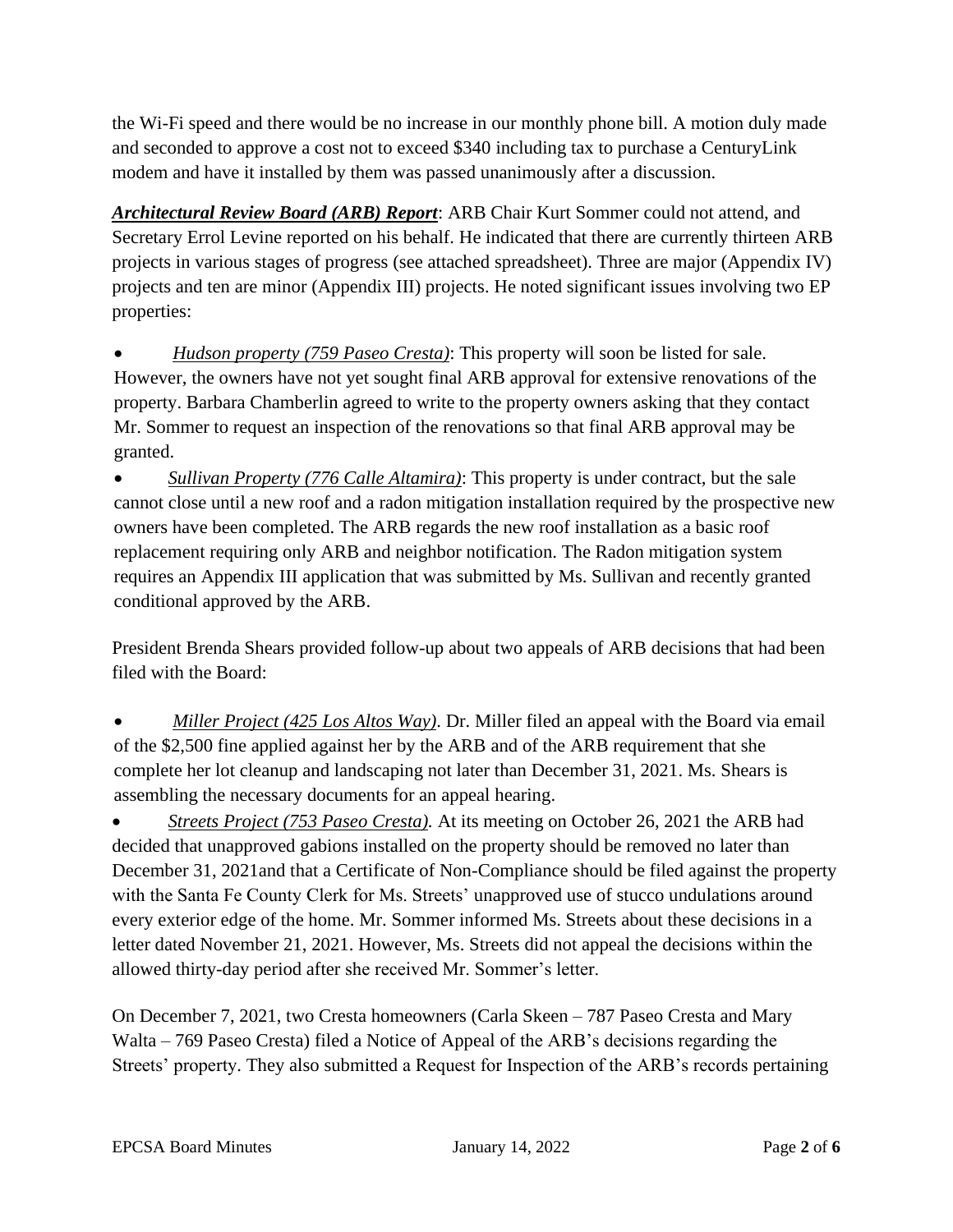to the property. Ms. Shears and Mr. Sommer provided the requested documents on December 16, 2021. On December 20, 2021, Ms. Shears received a follow-up email from Carla Skeen asking that an alleged additional violation on the Streets' property consisting of a metal portal roof visible from the street be added to the appeal. On December 31, 2021, Ms. Shears received a follow-up communication from Ms. Walta requesting additional EPCSA documents shown as attachments to the emails in the original production. Mr. Sommer is assembling the additional documents requested by Ms. Walta as appropriate.

Mr. Sommer has tentatively arranged to meet with Ms. Skeen and Ms. Walta towards the end of January to discuss their Notice of Appeal. Ms. Shears will wait for a report from that meeting before setting a date for the appeal.

*Real Estate Report***:** Jill McIntosh reported that a home at 776 Calle Altamira is currently under contract and the sale is expected to close at the end of January. A vacant lot in Cresta is currently listed for sale. Eight homes and one unbuilt lot were sold during 2021.

**Recreation Center Report:** Recreation Center Manager Greg Casey reported as follows:

• During routine pool maintenance by Kokopelli Pool and Spa, LLC., in September 2021, the pool was accidentally half emptied because of a valve misuse. The Company owner, Carver Busch, has agreed to credit the Association's next bill for \$260.52 for the estimated cost of refilling the pool.

• On November 15, the main waterline to the Clubhouse broke. After the leak site was excavated a break in a PVC pipe was located and repaired on December 2 by American Leak Detection Company (ALD). After the main leak was repaired, the Association continued to receive leak alerts via the City's Eye on Water app. The leak was determined to originate in a toilet in the Clubhouse and that was repaired on December 16. After the repairs, Mr. Casey contacted the City's Water Department, and the City issued a credit for \$1,860 for the water loss. The credit will be applied to the Association's future water bills.

• Mr. Casey met with Enrique Briano Rodriguez, the owner of the company that provides grounds maintenance for the EPCSA, to discuss excessive water use between August and October resulting from improper setting of the irrigation system controls by company employees. Mr. Rodrigues agreed to issue a credit of \$600 that will be applied to future Association grounds maintenance bills.

• Effective January 1, 2022, Mr. Casey will be responsible for monitoring the City's Eye on Water app for the Recreation Center.

When the main water line to the clubhouse broke, it became apparent that high water pressure in the City's water lines might be responsible for it. ALD had therefore recommended the installation of a pressure reducing valve (PRV) for the line. They provided a quote of about \$5,200 for the work. Mr. Casey obtained a second quote for a total of \$3,957 (including tax)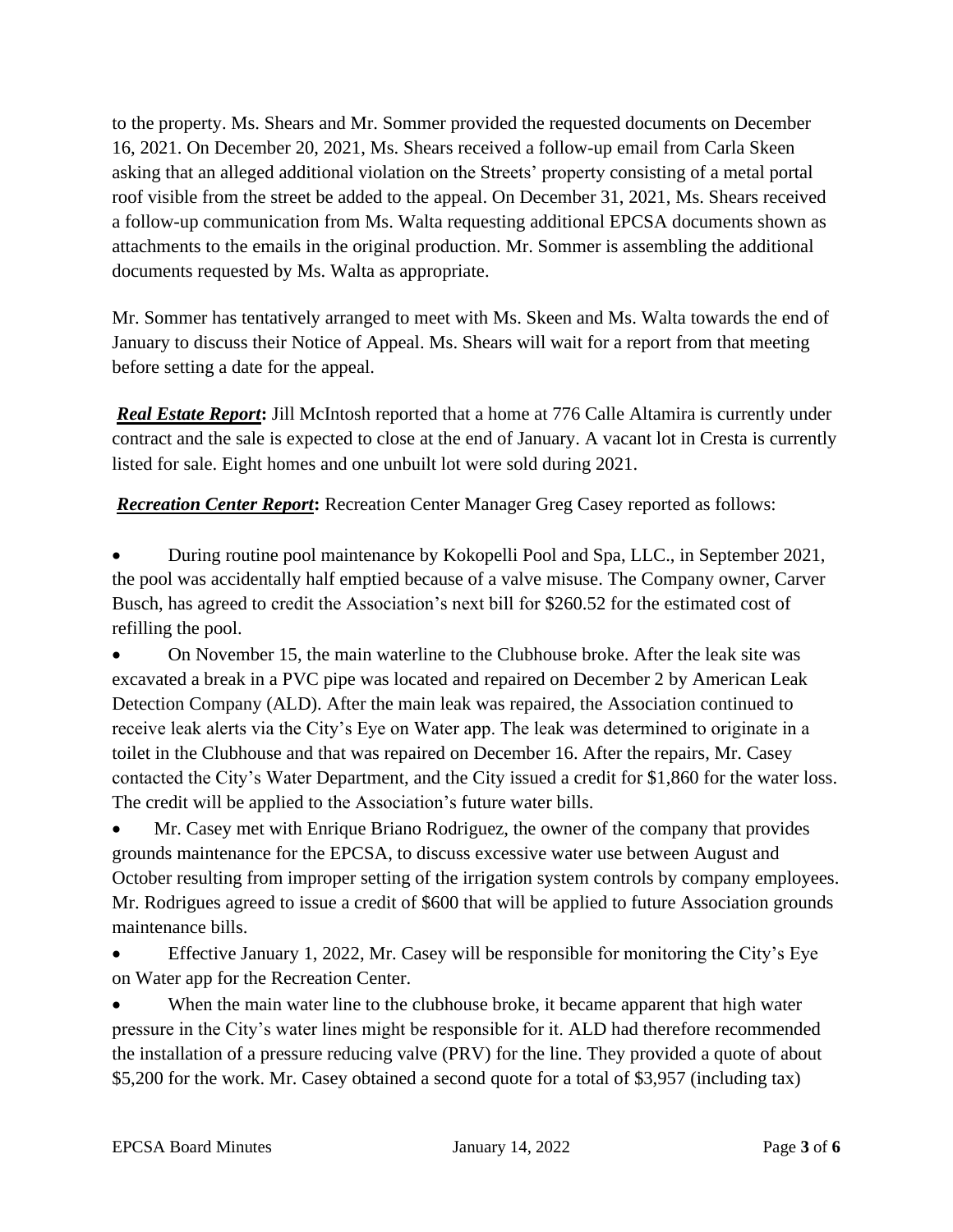from TLC of Santa Fe. A motion made and duly seconded to hire TLC to install the PRV was then passed unanimously after a discussion. Mr. Casey advised that installation of a PRV on the main line to the irrigation system was not needed because the PVC pipe had been replaced with a galvanized steel pipe and because lowering of the line pressure might result in malfunction of the irrigation system.

• Plaster cracks have developed on the east wall of the racquetball court and in other parts of the clubhouse and Mr. Casey will seeks opinions about possible underlying structural issues. If there are no underlying problems, he will obtain estimates for crack repair work.

• Mr. Casey has noted a couple of low-lying areas on the newly installed tennis court surface where water accumulates. He will contact the company that installed the surface to determine whether anything can be done about these.

The Board commended Mr. Casey for his diligence in dealing with the Recreation Center leaks and for largely recovering the costs for the excessive water use at the Recreation Center that resulted from the leaks and other mishaps.

*Grounds Maintenance Committee Report*: Committee Chair Jo Beth Speyer indicated that she had nothing to report.

## **Unfinished Business**

Dr. Levine reported that in accordance with Rule III.K.1 in the Book of Resolutions he had requested and received completed Conflict-of-Interest statements for 2022 from all nine Board members.

### **New Business**

Ms. Shears indicated that, as she had previously notified EP owners, there is a man in a white Chevrolet truck without a license plate who frequently parks near the south EP entrance to watch our residents come and go. He has sometimes followed owners as far as their places of work. An owner recently saw the man again and called the non-emergency Santa Fe Police Department number (505-428-3710) to report this. Officer Stevenson called to interview the owner and assigned a Case number 2022-000487. She asked that we use this case number to report future sightings of this individual.

### **Homeowner Comments**

There were none.

**Announcements**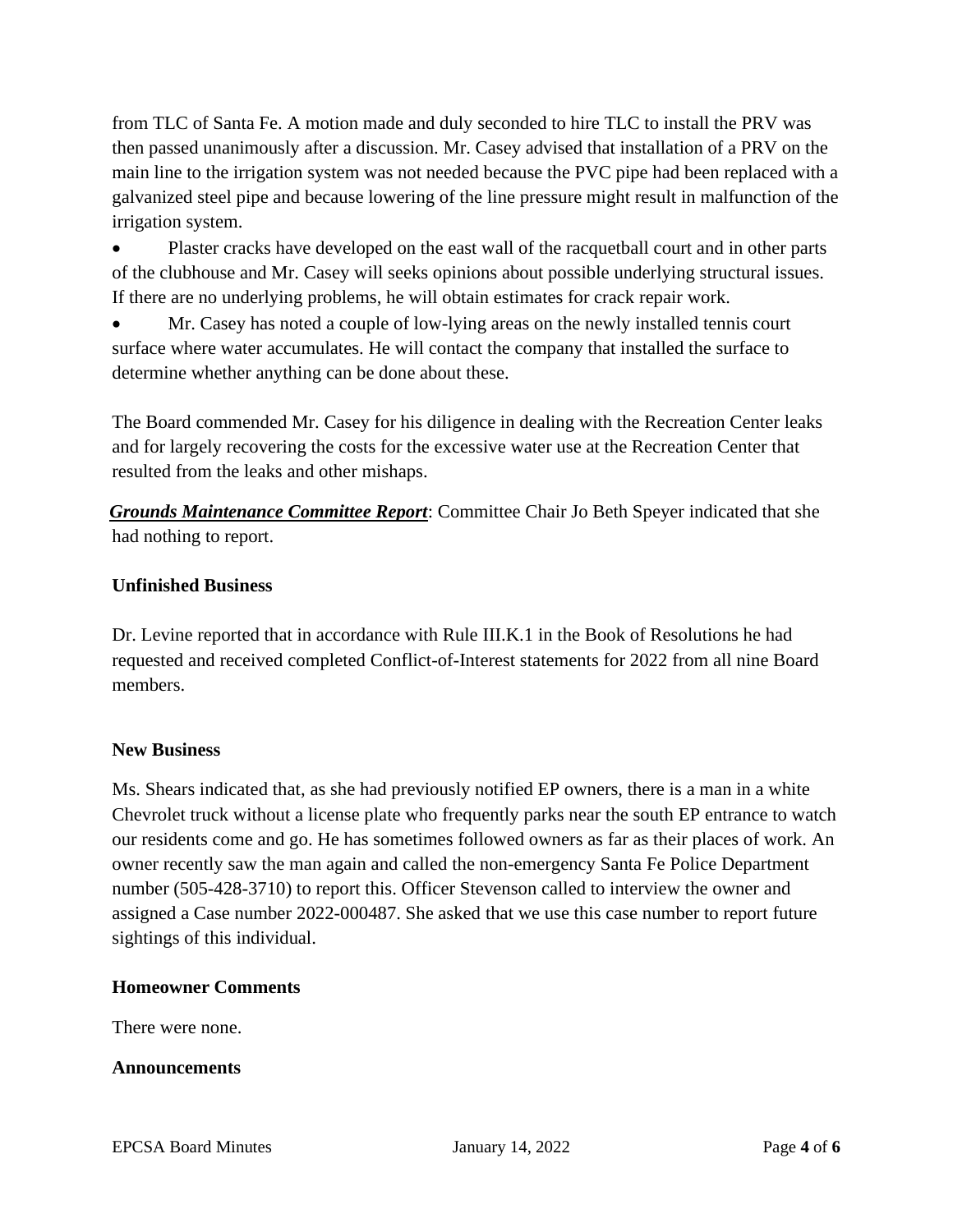The next EPCSA Board meeting will be held on Friday, February 11, 2022 using Zoom.

**Adjournment:** A motion was made, seconded, and approved unanimously to adjourn the meeting, and Ms. Shears adjourned it at 9:54 am.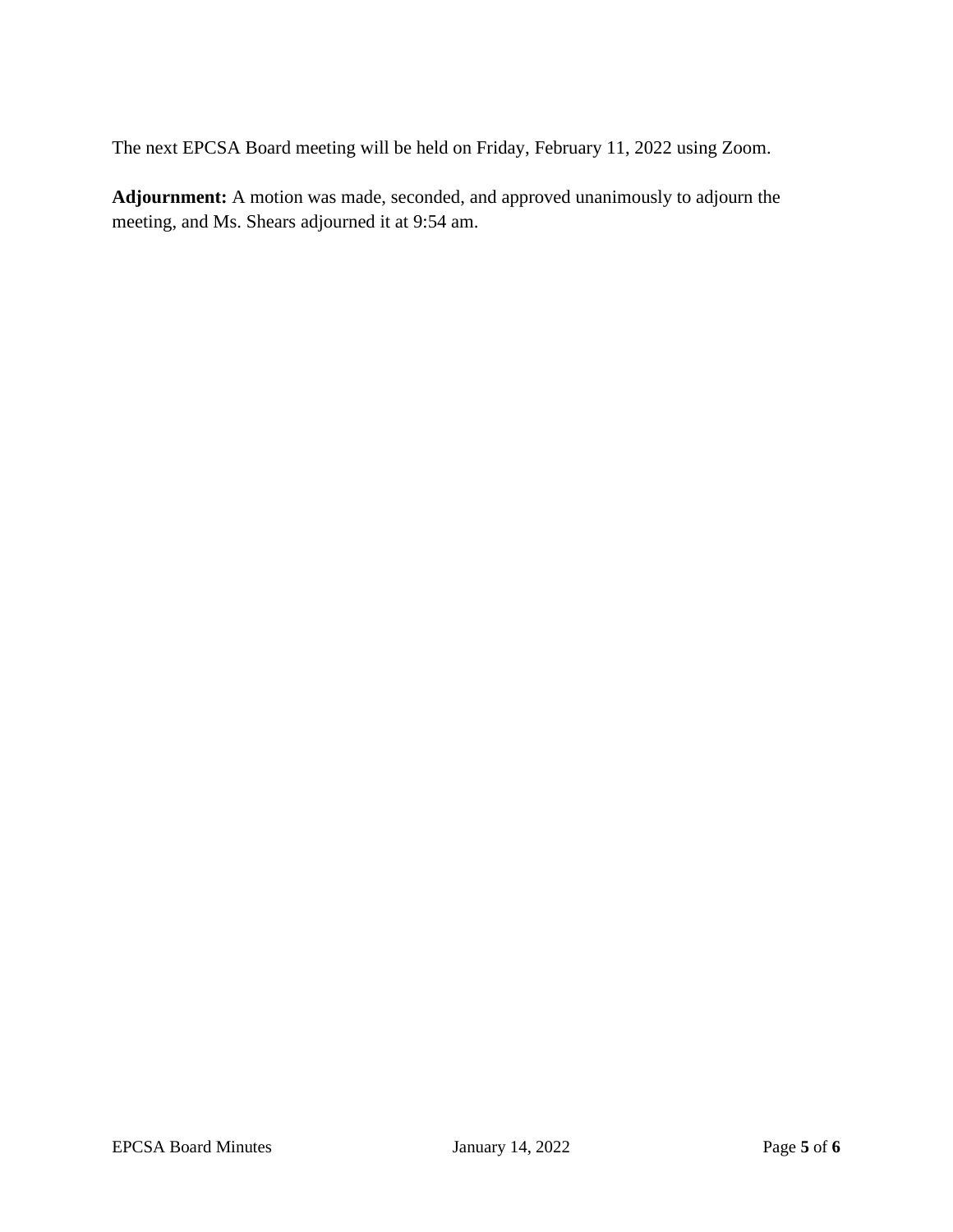Minutes prepared and submitted by:  $\overline{a}$  $(Mu)$ Date: 1/16/2022 llim  $\mathbf{v}$ 

(Errol Levine - Secretary)

Signed on behalf of Board by: Which LShear Date: 2/11/2022

(Brenda Shears - President)

**EPCSA Board Minutes** 

January 14, 2022